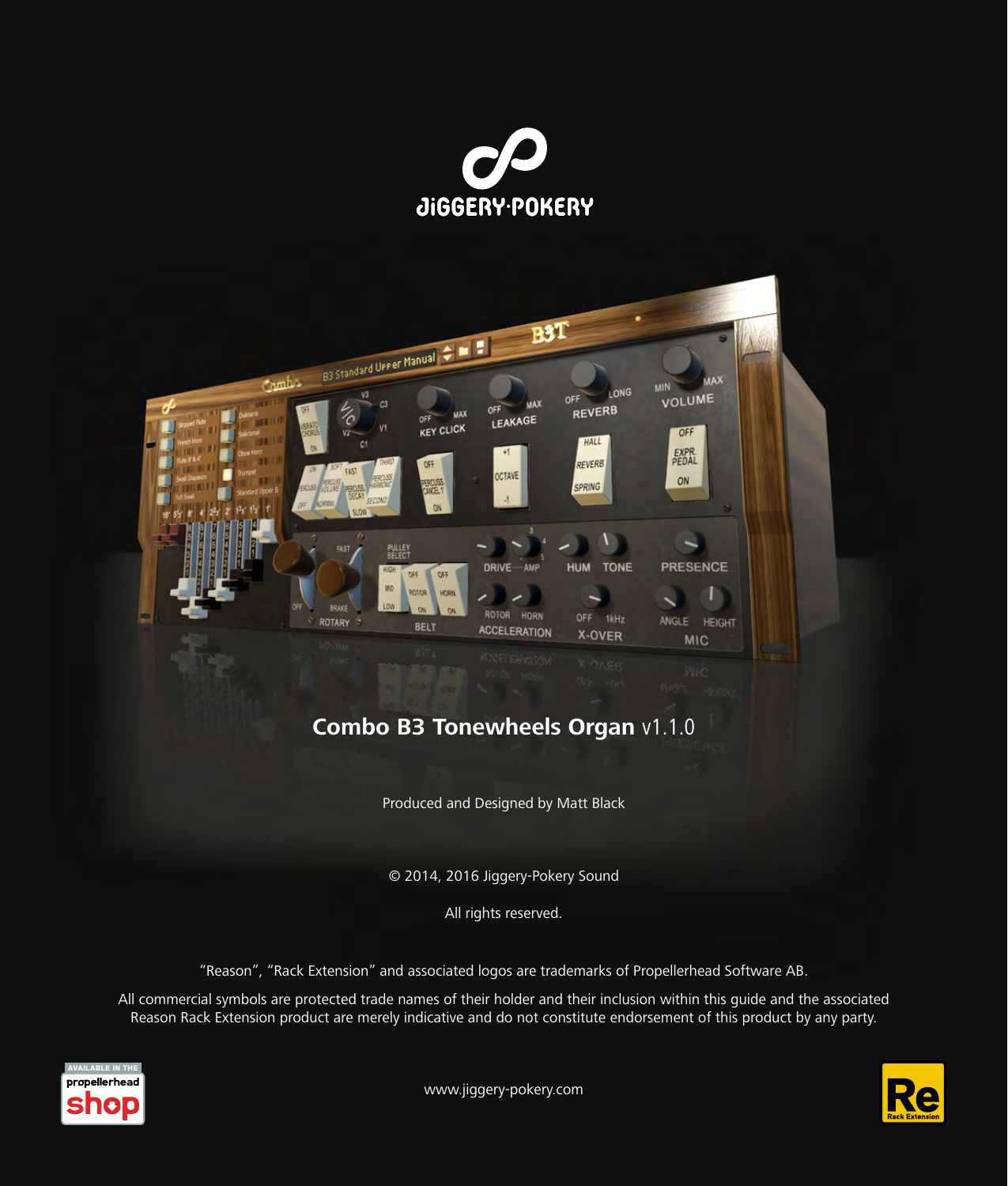# *Combo B3T Organ*



*Combo B3T* finally brings the classic Hammond tonewheel sound into an easy-to-use Reason format, a compact Rack Extension for your Reason studio, with large and clearly laid out controls, the traditional drawbars, scanner and percussion controls, noise effects, and a highly tweakable rotary speaker emulation, providing both dual and single speaker rotary types, or dual speakers with only a single rotating speaker.

## Harmonic groups

Tones with the Hammond organ are built up using additive synthesis. Each drawbar produces a flute-like tone, which when combined produces more complex sounds, such as reeds. The drawbars are the most important harmonics.

The 8' is the fundamental of the note or notes being played, the 16' is its suboctave (one octave below), and the remaining white drawbars, the 4', 2' and 1' are, respectively, one, two and three octave roots higher than the fundamental. The other drawbars are subharmonics of the fundamental:  $5\frac{1}{3}$ ,  $2\frac{2}{3}$  and  $1\frac{1}{3}$  are fifths, the  $1\frac{3}{5}$  is a third.



To produce a tone, simply pull required drawbar down to a desired level from 1 to 8, or push it fully up for no output. Notation of drawbar settings is typically in the format: xx xxxx xxx. So the above image would be written as 00 6876 540.

## Foldback

Typically on the Hammond organs the 16' bottom octave and the upper harmonics top octave feature "foldback", where a lower or higher octave, or part of an octave, is repeated due to a shortage of available tonewheels compared to number of notes. Due to this foldback, C6, for example, is actually the same pitch on *three* drawbars: 4' has no foldback, 2' has a foldback from G5 to C6 of notes G4 to G5, while the 1' has a two foldbacks, G3 to F#4 is repeated from G4 to F#5, and G3 to C4 is repeated *again* from G5 to C6!

On the lowest octave foldback on the lowest octave of the 16' of the octave above means that the 16' and 8' would be playing the same note. Effectively you'd get  $8' + 8'$ . This is not ideal here, as the level would drop significantly due to phase issues.

The B3 could, however, be modified so that it did play the bottom octave on the 16' at the expense of the bottom octave of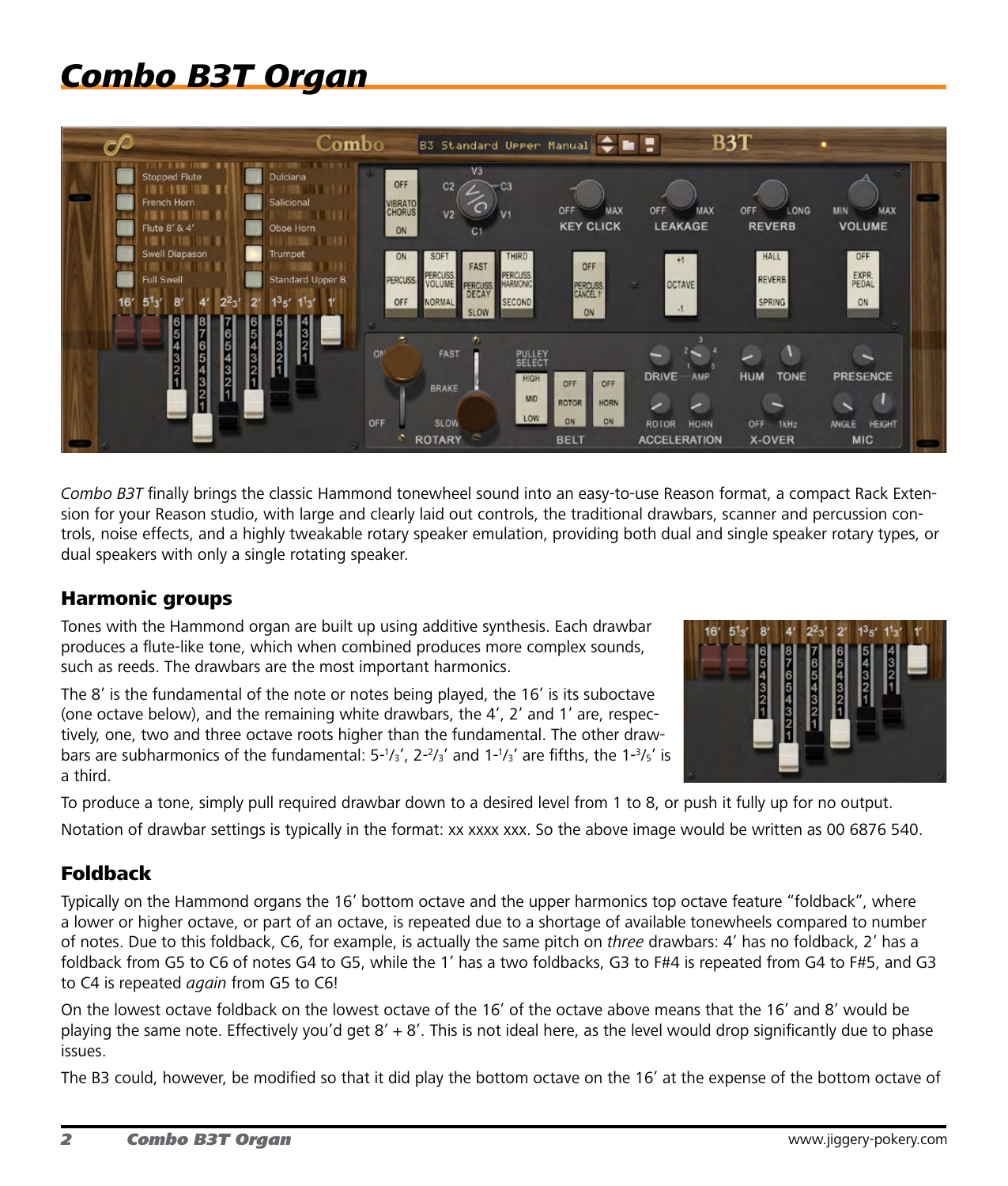the pedal's 16' drawbar. So for *B3T* we have used this modified set up, so there is no foldback on the bottom octave, giving you a good, solid low end. The upper drawbars *do* maintain the upper foldback.

Normal playing range is C1 to C6, however we've allowed for an extra octave above and below, so C0 to C7 is the available range. On C0 to B1 this effectively gives you a superlow and heartstopping 32', so be gentle: you'll likely need a subwoofer to really hear it!

## Presets

*B3T* provides ten internal presets using the stepped buttons **Preset Selector**. Each preset has its own drawbar settings that can be programmed and recalled via mouse selection or sequencer automation. You can also link the selector to a Remote™ button to rotate through them in preset order. If linking the drawbars themselves to a controller via Remote™ we recommend only using the drawbars to change the levels, as your controller may change the value of all the presets, not only those of the preset selected. So scroll through presets, *or* adjust the drawbars via Remote™, don't use both.



By default, Preset 1 is "full on", 88 8888 888, while 2–8 are a selection of the 11 presets available via the B3 Standard Upper Manual. Preset 9 is the "User" preset and set to 00 0000 000, and Preset 10 is Standard Upper B key preset, also known as a Classic Jazz or "Jimmy Smith" setting, 88 8000 000.

# Vibrato/Chorus Scanner



The vibrato and chorus effect is an off/on toggle plus a rotary dial with six settings: V1,

C1, V2, C2, V3, C3. Position V1, V2 and V3 are increasing levels of vibrato, while the C1, C2 and C3 are those the same increasing vibrato levels mixed with a non-vibrato copy of the output, creating the chorus effect.

By default the vibrato rate is the regulation 7 Hz. You can if you wish increase or decrease the **Vibrato Rate**, change the **Shape** from



triangle to sine or square, and also adjust the mix level of the **Chorus** output using the first three controls in the Advanced section on the back panel.

# Noise

Typically, Hammond organs produced a click when engaging and disengaging a key. Set the level as desired with the **Key Click** control (see page 7 for more information). The **Leakage** knob sets the level of the crosstalk tone that occurs between the tonewheels, regardless of whether they are selected or not.



**Hall Size** 

 $Sm$ Lrg

# Reverb



You can toggle between a rich stereo **Hall** Reverb, or the classic mono Farfisa F/AR **Spring** reverb from our *Combo Compact* Rack Extension. Set the wet amount of the Reverb via the Off/Long rotary controller. The decay time of the Hall can also be set via the back panel Advanced control labelled **Hall Size**.

Note that the spring reverb is placed *before* the Rotary/Amp effects section in the effects chain, while the Hall reverb is placed *after* it, before the main outputs.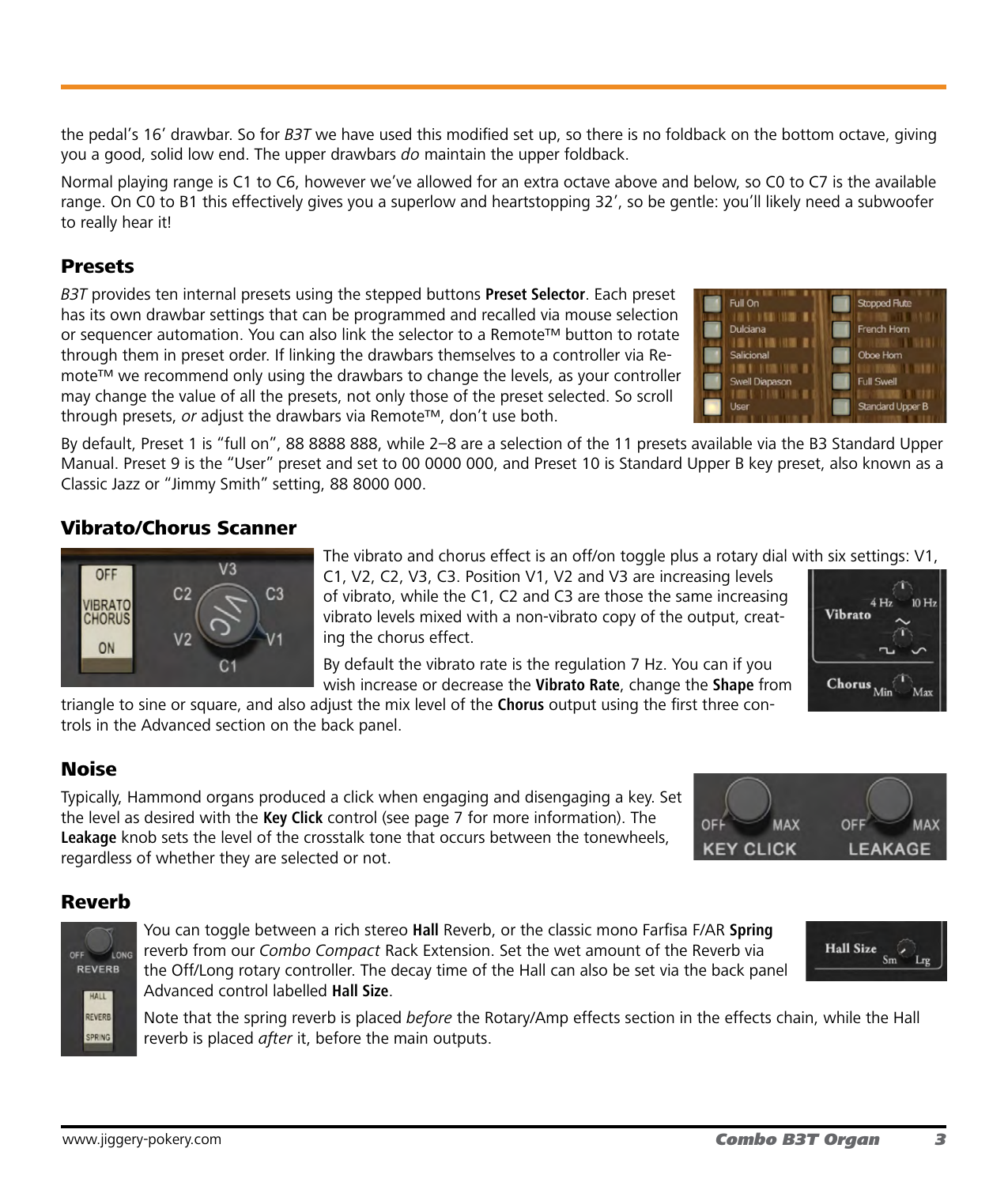#### Volume/Expression



Set the global level with the Volume control. The default is -10dB

*All* included patches are set *relative* to a maximum peak level of approximately -2dB at 88 8888 888 with full amp drive, C3 and Normal Percussion on a C3 root major chord. This means that when patch browsing, the level of all the patches are correct relative to all other patches. Thus a setting of 00 0234 000 with all other parameters being equal is a lot quieter than 88 1234 000, and not artificially boosted just to reach the standard -12dB Reason patch target. A maximum default of -2dB might seem excessively loud, but in practice a default relative maximum level of -12dB was generally far too quiet when not using extreme settings.

You can also enable swell control using your expression pedal; flick the **Expression Pedal** switch from Off to On. The range of the swell does not go all the way down to silence, which is normal behaviour.

If using the expression pedal, ensure that you record the automation for it, or else when you reopen your song or in some other miscellaneous circumstances you might find that it defaults to a minimum level. For this reason, **Expression Pedal** defaults to off, and is turned off for all included patches.

## **Octave**



This is a three mode fader switch. Mouse drag up to transpose the input one octave up, select the middle position for no transpose, or drag down to transpose an octave down. This function in particularly useful to quickly adjust the octave position of manuals in dual manual setups within (or even without!) a Combinator.

#### Percussion

The B3T percussion console is comprised of the standard four controls, plus an extra useful function.

Turn the **Percussion** Off or On, select soft or normal **Volume**, fast or slow **Decay**, and second or third **Harmonic**. Additionally, we have the **Percussion Cancel 1'** option. With the percussion console enabled the B3 overrides the 1' tonewheel, i.e., percussion and a 1' drawbar are not



FAS

SOF<sub>1</sub>

actually available at the same time. For *B3T* you can either emulate this behaviour by turning **Percussion Cancel 1'** on, or allow both percussion and 1' drawbar to be available at the same time by turning it off. Alternatively you could leave it off and use the 1', but perhaps consider not using either  $1$ -1/<sub>3</sub>' or  $1$ -3/<sub>5</sub>', which is a typical real-world modification.

The **Percussion Polyphony** switch allows the percussion to be played mono- ("M") or poly- phonically ("P") with the other drawbar tones, or Polyphonic Legato ("PL"). The latter is the default mode, where the per-



cussion is triggered at full volume, then fades to silence according to the decay length, while the first note is still held.

## Rotary and Amp Section

While Laurens Hammond was not keen on tonewheel leakage, and keyclick and tried to "cure" those "problems", he really disliked Donald Leslie's rotary speaker system, and actively attempted to prevent its use with his organs. Ironically, 50 years later and both the Hammond and Leslie brands are owned by the same Japanese company.

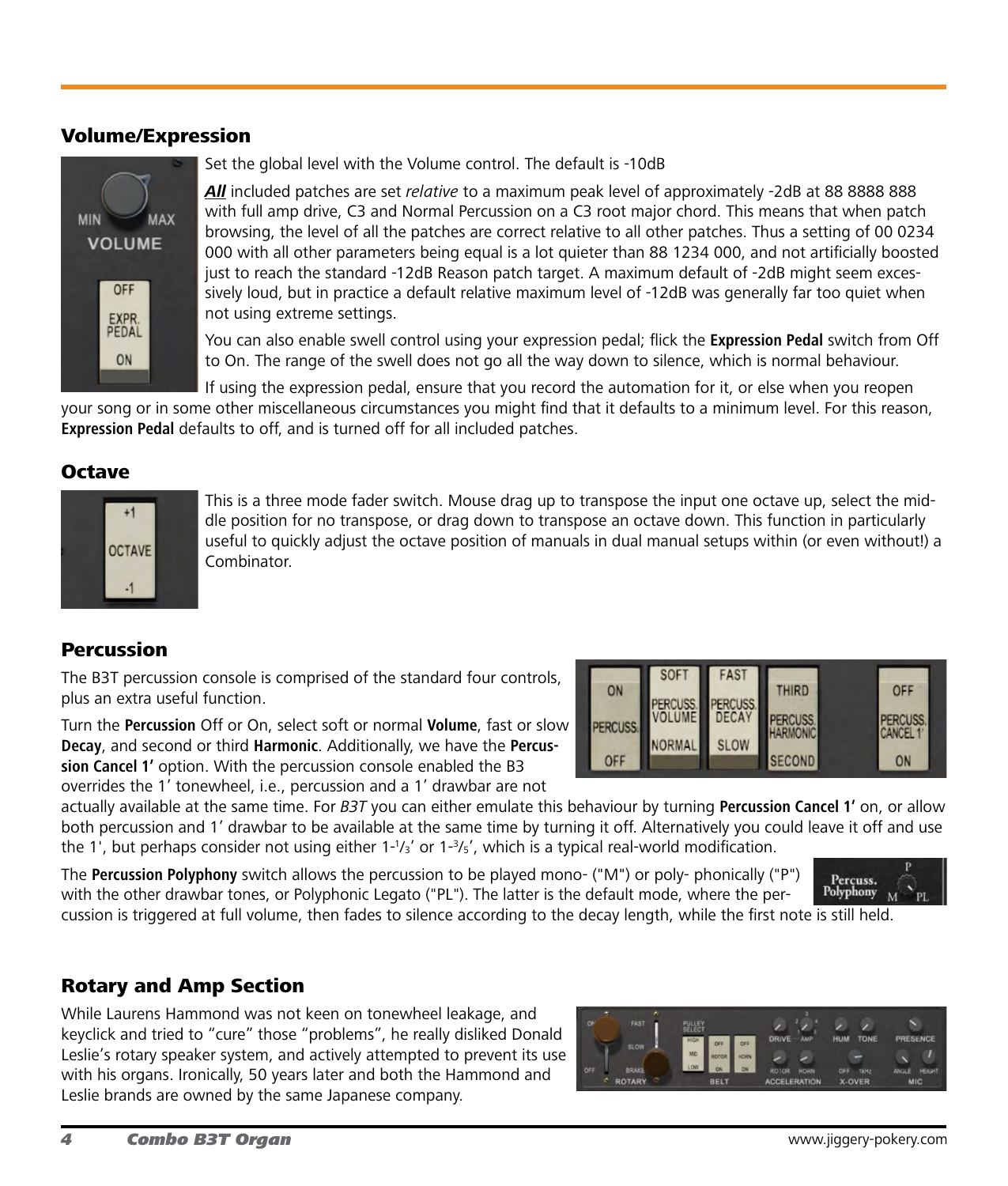The main rotary controls are the **Rotary Off/On** switch and **Speed** selector. These are chunky, solid controls that are easily located and operated using your mouse.

Unlike most other B3 software rotary emulations, the **Speed** includes Brake as well as the standard Slow/Fast (aka Chorale/Tremolo) option, for more flexible performance control.

For best results you will want to map the **Speed** to your mod wheel (a five second job: simply right-click on the **Speed** control, select "Edit Remote Override Mapping" to open the mapping popup, tick "Learn from control surface input" if it isn't already ticked, then move your controller's mod wheel). Zero mod wheel is now Slow Rotary, max mod wheel is Fast, and central area is Brake. We have not mapped **Speed** to mod wheel as a default as you may prefer to use a different controller. Included Combinator patches do map **Speed** to mod wheel.

Having **Rotary** On but with the brake active creates a stereo but still static sound. The stereo width depends on the angle of the virtual speakers at the point they stopped. It's a useful trick: just because it is a rotary speaker, does not mean it has to rotate! PULLEY

Nor do both speakers have to move. It was quite common, on the dual rotary speakers, to disable the pulley on the lower bass speaker (the Rotor). Sometimes the bass rotation can be distracting and it's better to just have the upper section spinning. For *Combo B3T* you can easily disable the **Belt** for either the Rotor or the upper treble speaker (the Horn).

The speed of the Leslie effect can also be adjusted with the three-way **Pulley Select** fader. A Mid position is the standard rotary speeds (0.66/5.75 Hz Rotor, 0.8/6.7 Hz Horn), while High is around 25% faster and Low is around 25% slower.

The **Acceleration** controls adjust the time it takes for the rotations of the Rotor or Horn to move from one speed to another, such as Brake to Slow, or Slow to Fast, and back again. The default settings, Rotor 6% and Horn 8%, felt like nice values when playing a chord and ramping the speed up or down between Slow and Fast. Increase the % to make the speed change faster, reduce it to make it take longer.

**X-Over** (crossover) sets the frequency of the audio split between the Rotor and Horn. The default is the standard 800 Hz. This means frequencies below 800 Hz are the bass frequencies sent to the Rotor, frequencies higher than 800 Hz are treble frequencies sent to the Horn. Unlike other Rotary emulations that limit you to just the usual model 122 or 145 Leslies, we allow the X-Over to be set to an Off position, meaning that all frequencies are sent to a single speaker; in conjunction with the **Height** control we can therefore simulate a single speaker Leslie, such as the 125 or the Vibratone by setting the **Height** to maximum.

The **Mic** positions a pair of microphones around the rotary cabinet. Adjust the width between them with the **Angle** control, from mono (mics together) to full stereo width (mics



180° apart). **Height** is vertical position of the mics, higher favouring the Horn, lower favouring the Rotor, or in other words, this is the balance between Rotor and Horn. For a single rotary like the Leslie 125, set **Height** to 100% and **X-Over** to 0 Hz (Off).

Further positional controls are available via the back panel in the Cabinet section. **Cabinet Size** adjusts the internal space of the rotary for a more or less airy sound. **Distance** is an extra mic position control; set Near for a very obvious and deep tremolo effect, or Far if you want a more subtle throb effect. **Reflection** is the amount of the internal chorusing caused by the internal reflections. **Damping** is a high shelf EQ, use this to cut highs; **Scoop Size** can be used to increase the size of the speaker for a fuller low end. Or in other words, it's a low shelf EQ.



SELECT **HIGH** 



**MIC**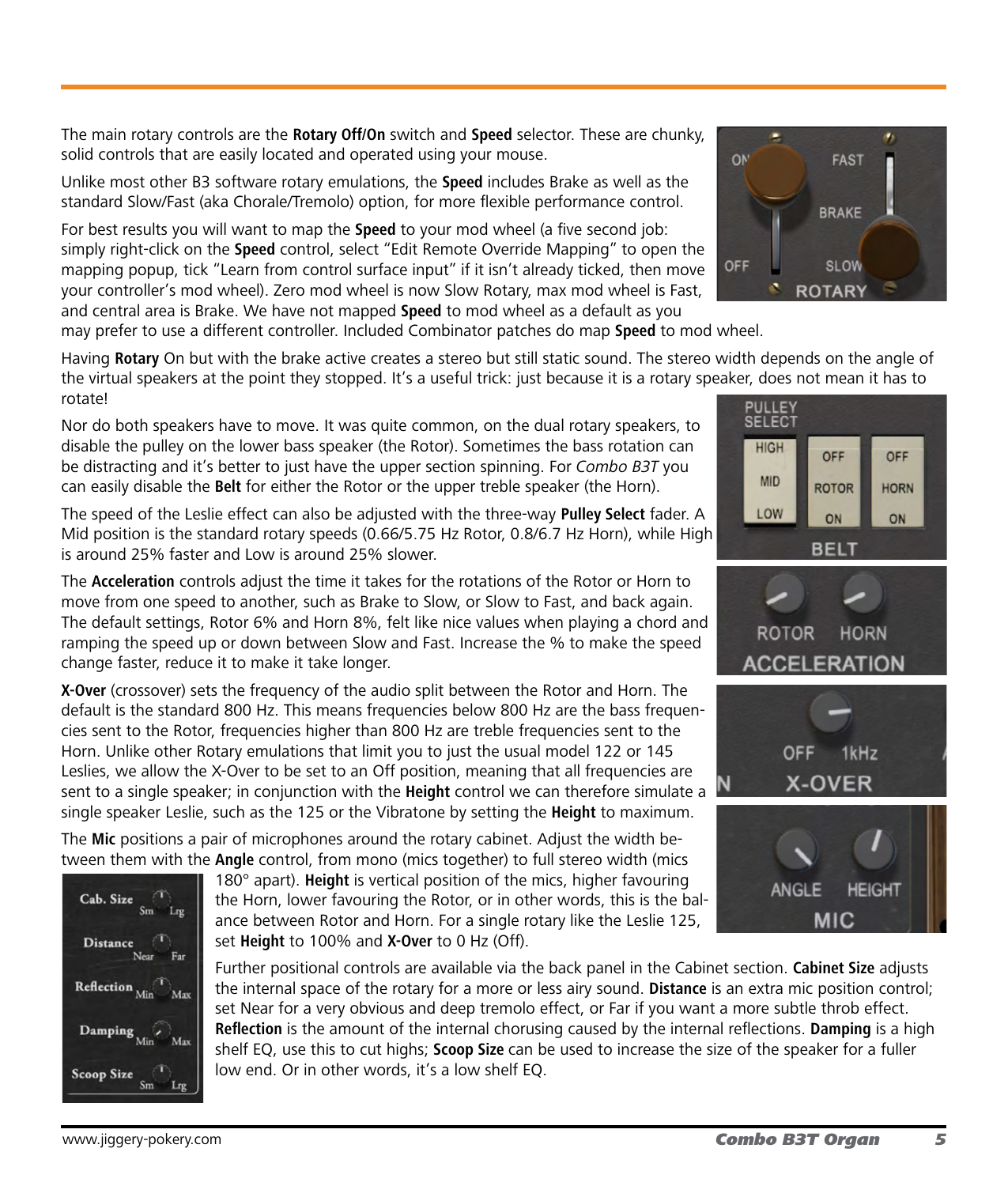The previous page, with fewer words:





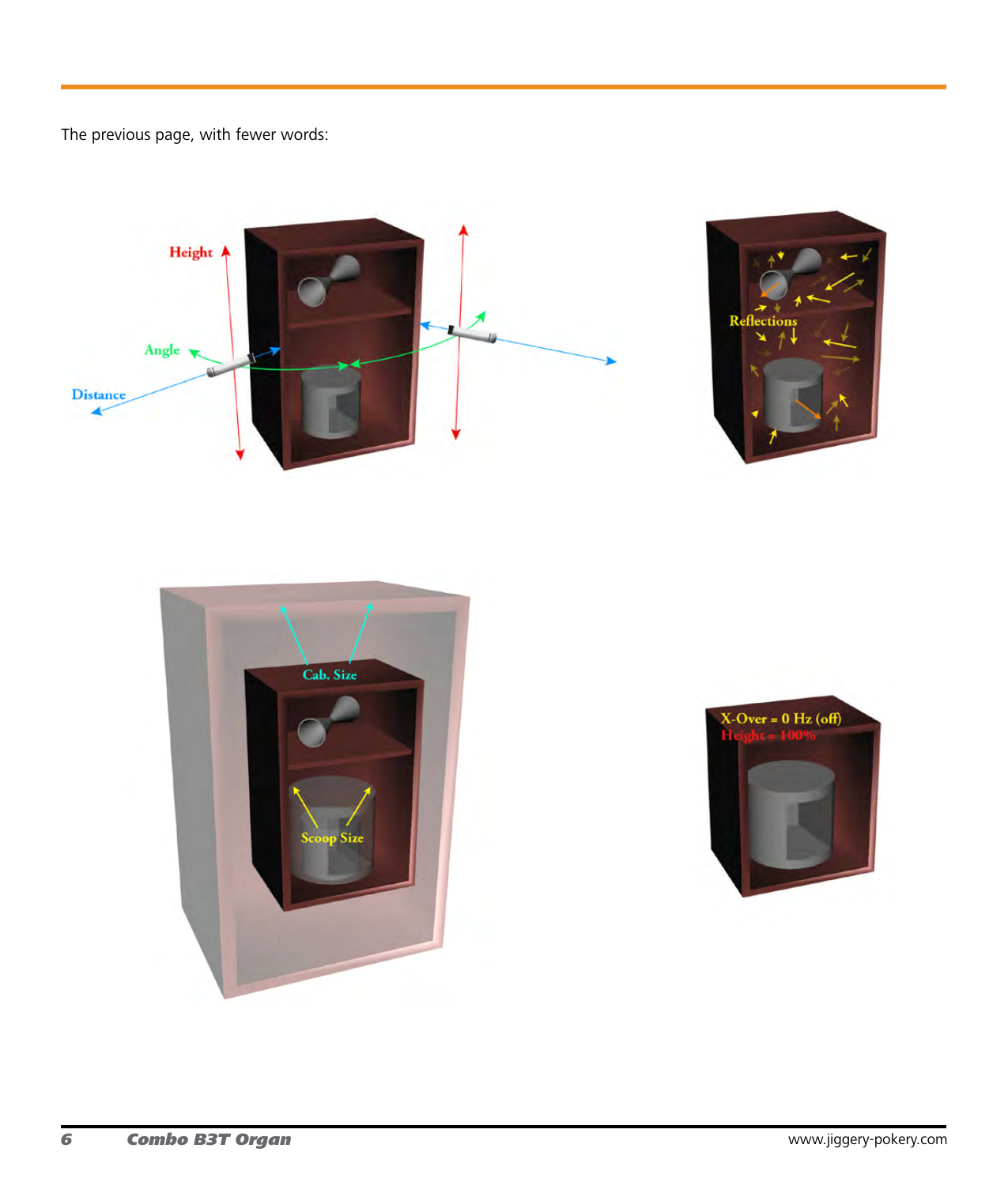For the amplification of your *B3T*, there are several controls available.

**Drive** sets the amount of drive applied to the selected **Amp** Model. Five different amp types are available, *Transistor*, *Tube*, *Class A*, *Plexi*, and *Treadplate*.



**Tone** and **Presence** adjust the low and high frequency response of the amps, while **Hum** provides some AC background noise.

# Dual mono/stereo output jacks

The Main Out jacks will auto-route in dual mono/stereo. If using the Rotary and/or Hall leave both connected for stereo output. If not using the Rotary and/or Hall reverb the output is dual mono. While you can leave both connected, for authenticity you can use just one output, or you could create a faux stereo by processing both mono outs separately through different effects chains.

# Patches

Lots of presets, including reworked versions of many of those found in the ReFill version, are included in the Rack Extension package, as well as some new Combinators. No other Rack Extensions are used in this package.

#### **Patch levels**

As discussed earlier in this guide, all patches have been set relative to a circa -2dB peak using a C3-E3-G3 chord, with full amp drive, C3 and Normal Percussion and a Full On drawbar setting. Perceptively, levels of patches with fewer harmonics will sound quieter even at the same peak level. Given the vast range of output levels, depending on drawbar positions, percussion level and amp drive, this means some patches will be very quiet and other patches quite loud. For an additive product like the B3 there is no point in setting all patches to the same output level, or that defeats the point in having different drawbar settings. Generally patches will output below -8dB.

# Voices vs Polyphony

*Combo B3T* allows for up to around 220 voices. Note that polyphony and voices are different things.

200 voices should provide enough polyphony (12+ notes) before oldest note stealing—where the oldest note active in a chord is replaced by a new note—occurs. Playing more notes does increase CPU load of the device, though. In typical use a six note polyphony (for example, two 3-note chords with both left and right hands) has little significant impact.

# Key Click Select (v1.1.0)

For *Combo B3T* v1.1 we have added an extra format for the key click noise. The original and default option, a bright click, is now called *Type I*. The new key click noise, *Type II*, is a duller, chunkier tone. Both Types can also be selected to play on both key on and key off (*Mode A*), or just key on (*Mode B*). The key off click is a slightly lower volume than key on click: while the sample levels themselves are moreorless the same level, be aware that the perceived volume of *Type II* is less than that of

*Type I* because it is not as bright, so you may wish to raise the **Key Click** level on the front panel to compensate, but do be beware of clipping your master outputs with this very short sound if the click level is raised too high and depending on settings elsewhere.

To switch between the two types, use the **Key Click Select** control on the left hand side of the rear panel. All \*.repatches have been duplicated into the folder "All Type II-B Percussion Default", preset to Click *Type II* (*Mode B*), with the click level raised where appropriate.

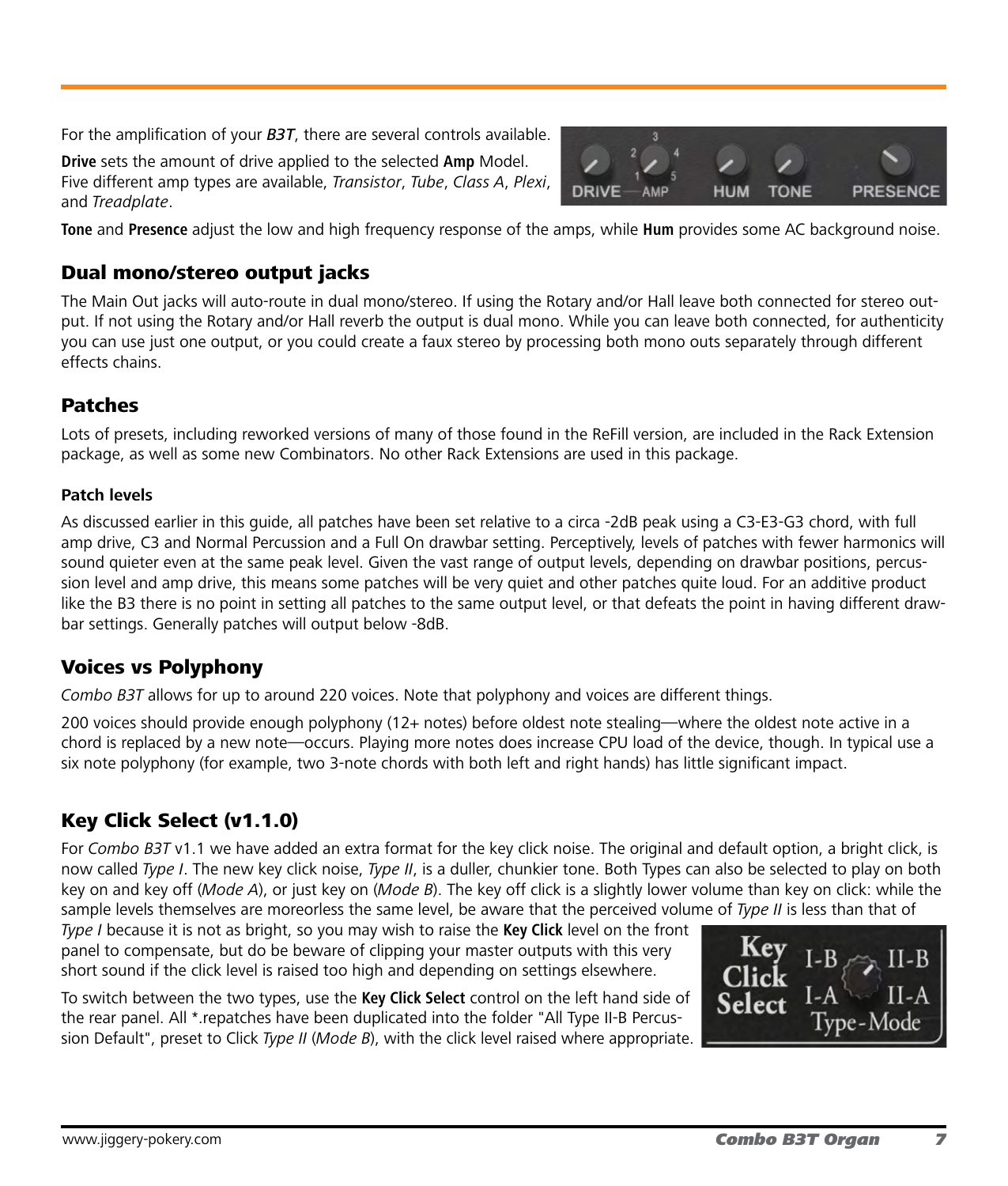#### Version history

**1.1.0**

- Added additional key-on click sound, Type II. The original click sound is now known as Type I
- Key-click "note on and off" can now be set to trigger only at "note on"; these are labelled, respectively, "Mode A" and "Mode B"
- Percussion legato now functions as expected with the new polyphonic legato function, including authentic fade-out; B3T and B3T patches now default to this mode. (This change won't affect song files saved with Polyphonic mode selected, those will still default to the original v1.0 Polyphonic Percussion behaviour)
- AC Hum now retriggers correctly
- Vibrato depth on V|C 1 and V|C 2 has been marginally increased as they were felt to be a little too low
- Fixed a specific situational error where Chorus would be on even when only Vibrato was selected

**1.0.3**

- Engine update fixes a sustain pedal issue
- "Combo" logo now aligns with the rest of the JPS "Combo Organ" range

**1.0.2**

- Rotary Speed knob has been changed based on user feedback: Slow Rotary speed is now the minimum value, Brake is now the middle value
- New patches

**1.0.0**

Initial release

*Special thanks to the* B3T *testing crew: alteree, kylelee, xcountrycoach, paulk, musicdave.*

*Combo B3 Tonewheels Organ* was designed and assembled by Jiggery-Pokery Sound, of London, England.

**Jiggery-Pokery Sound**



London, England. Email: support[@j](mailto:contact%40pitchblende.co.nz?subject=)iggery-pokery.com Web: [www.j](http://www.pitchblende.co.nz)iggery-pokery.com Twitter: @JiggeryPokerymb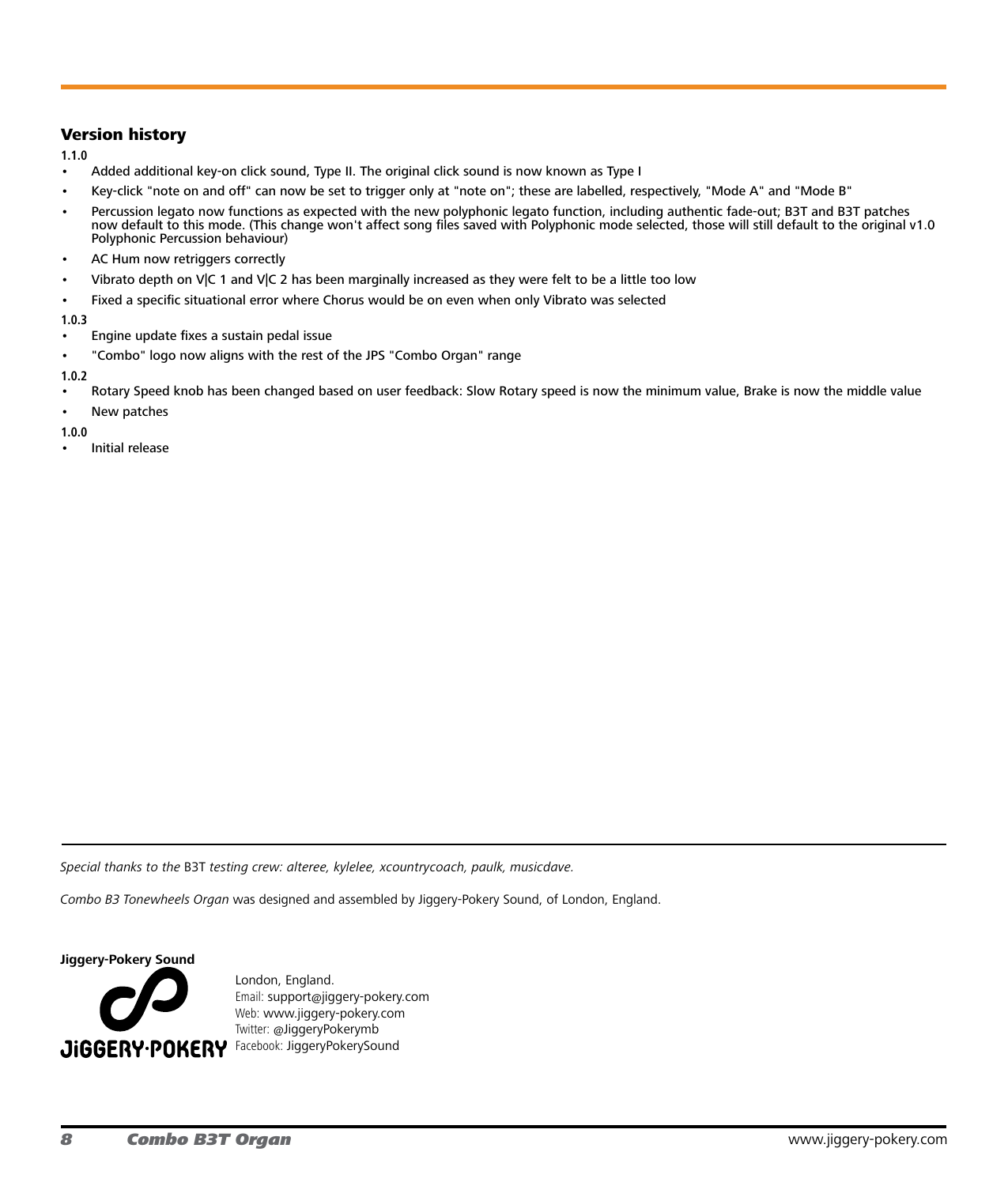# Remote Mapping

|       | //Remote Map template for Instruments |                            |  |                |       |           | Jiggery-Pokery Sound: Combo B3 Tonewheels Organ |                   |
|-------|---------------------------------------|----------------------------|--|----------------|-------|-----------|-------------------------------------------------|-------------------|
| Scope | Jiggery Pokery                        | com.jiggerypokery.ComboB3T |  |                |       |           |                                                 |                   |
| //    | Control Surface Item                  | Key                        |  | Remotable Item | Scale | Mode      |                                                 |                   |
| Map   | _control_                             | Volume                     |  |                |       |           |                                                 |                   |
| Map   | _control_                             | <b>Expression Pedal</b>    |  |                |       |           |                                                 |                   |
|       |                                       |                            |  |                |       | Map       | _control_                                       | DB 16' Preset 2   |
| Map   | $_{\rm \_control_{\rm \_}}$           | Percussion Harmonic        |  |                |       | Map       | _control_                                       | DB 5-13' Preset 2 |
| Map   | _control_                             | Percussion                 |  |                |       | Map       | _control_                                       | DB 8' Preset 2    |
| Map   | _control_                             | Percussion Volume          |  |                |       | Map       | _control_                                       | DB 4' Preset 2    |
| Map   | _control_                             | Percussion Decay           |  |                |       | Map       | _control_                                       | DB 2-23' Preset 2 |
| Map   | _control_                             | Vibrato                    |  |                |       | Map       | _control_                                       | DB 2' Preset 2    |
| Map   | _control_                             | Vibrato Chorus             |  |                |       | Map       | _control_                                       | DB 1-35' Preset 2 |
| Map   | _control_                             | Key Click                  |  |                |       | Map       | _control_                                       | DB 1-13' Preset 2 |
| Map   | _control_                             | Leakage                    |  |                |       | Map       | _control_                                       | DB 1' Preset 2    |
| Map   | _control_                             | Reverb                     |  |                |       |           |                                                 |                   |
| Map   | _control_                             | Percussion Cancel 1'       |  |                |       | Map       | $_{\rm \_control_{\rm \_}}$                     | DB 16' Preset 3   |
| Map   | _control_                             | Rotary Speaker             |  |                |       | Map       | _control_                                       | DB 5-13' Preset 3 |
| Map   | _control_                             | Rotary Speed               |  |                |       | Map       | _control_                                       | DB 8' Preset 3    |
| Map   | _control_                             | Rotor Belt                 |  |                |       | Map       | _control_                                       | DB 4' Preset 3    |
| Map   | _control_                             | Horn Belt                  |  |                |       | Map       | _control_                                       | DB 2-23' Preset 3 |
| Map   | _control_                             | <b>Pulley Select</b>       |  |                |       | Map       | _control_                                       | DB 2' Preset 3    |
| Map   | _control_                             | Crossover                  |  |                |       | Map       | _control_                                       | DB 1-35' Preset 3 |
| Map   | _control_                             | Horn Acceleration          |  |                |       | Map       | _control_                                       | DB 1-13' Preset 3 |
| Map   | _control_                             | Rotor Acceleration         |  |                |       | Map       | _control_                                       | DB 1' Preset 3    |
| Map   | _control_                             | Mic Angle                  |  |                |       |           |                                                 |                   |
| Map   | _control_                             | Mic Height                 |  |                |       | Map       | _control_                                       | DB 16' Preset 4   |
| Map   | _control_                             | Amp Drive                  |  |                |       | Map       | _control_                                       | DB 5-13' Preset 4 |
| Map   | _control_                             | Amp Presence               |  |                |       | Map       | _control_                                       | DB 8' Preset 4    |
| Map   | _control_                             | Amp Tone                   |  |                |       | Map       | _control_                                       | DB 4' Preset 4    |
| Map   | _control_                             | Amp Mode                   |  |                |       | Map       | _control_                                       | DB 2-23' Preset 4 |
| Map   | _control_                             | Reverb Type                |  |                |       | Map       | _control_                                       | DB 2' Preset 4    |
| Map   | $_{\rm \_control_{\rm \_}}$           | Octave Transpose           |  |                |       | Map       | _control_                                       | DB 1-35' Preset 4 |
| Map   | _control_                             | AC Hum                     |  |                |       | Map       | _control_                                       | DB 1-13' Preset 4 |
| Map   | _control_                             | Preset Selector            |  |                |       | Map       | _control_                                       | DB 1' Preset 4    |
| Map   | _control_                             | DB 16' Preset 1            |  |                |       | Map       | $_{\rm \_control_{\rm \_}}$                     | DB 16' Preset 5   |
| Map   | _control_                             | DB 5-13' Preset 1          |  |                |       | Map       | _control_                                       | DB 5-13' Preset 5 |
| Map   | _control_                             | DB 8' Preset 1             |  |                | Map   | _control_ | DB 8' Preset 5                                  |                   |
| Map   | _control_                             | DB 4' Preset 1             |  |                |       | Map       | _control_                                       | DB 4' Preset 5    |
| Map   | _control_                             | DB 2-23' Preset 1          |  |                | Map   | _control_ | DB 2-23' Preset 5                               |                   |
| Map   | _control_                             | DB 2' Preset 1             |  |                |       | Map       | _control_                                       | DB 2' Preset 5    |
| Map   | _control_                             | DB 1-35' Preset 1          |  |                |       | Map       | _control_                                       | DB 1-35' Preset 5 |
| Map   | _control_                             | DB 1-13' Preset 1          |  |                |       | Map       | _control_                                       | DB 1-13' Preset 5 |
| Map   | _control_                             | DB 1' Preset 1             |  |                |       | Map       | _control_                                       | DB 1' Preset 5    |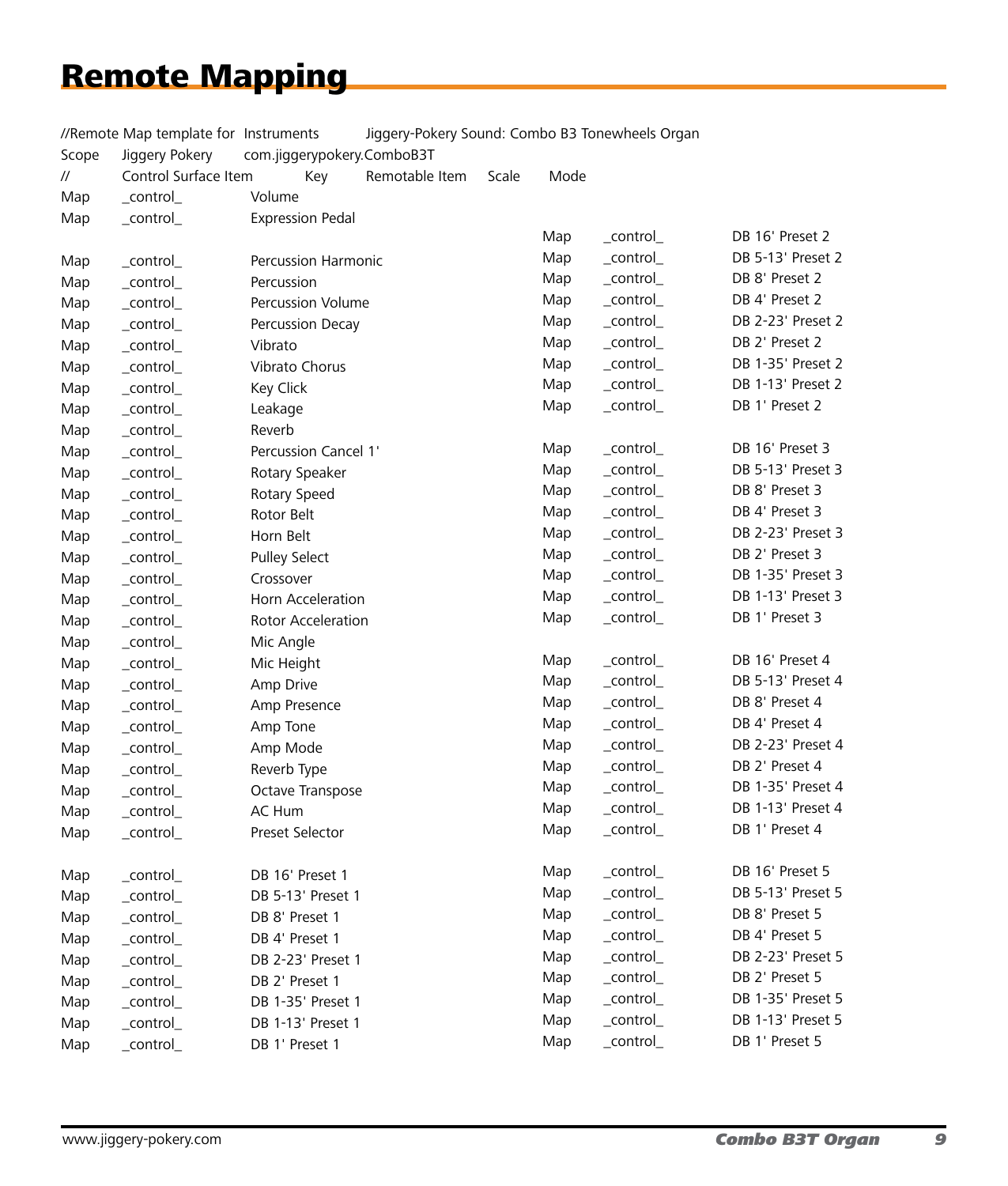| Map | _control_ | DB 16' Preset 6   |
|-----|-----------|-------------------|
| Map | _control_ | DB 5-13' Preset 6 |
| Map | control   | DB 8' Preset 6    |
| Map | control   | DB 4' Preset 6    |
| Map | control   | DB 2-23' Preset 6 |
| Map | control   | DB 2' Preset 6    |
| Map | control   | DB 1-35' Preset 6 |
| Map | control   | DB 1-13' Preset 6 |
| Map | control   | DB 1' Preset 6    |
| Map | _control_ | DB 16' Preset 7   |
| Map | control   | DB 5-13' Preset 7 |
| Map | _control_ | DB 8' Preset 7    |
| Map | _control_ | DB 4' Preset 7    |
| Map | control   | DB 2-23' Preset 7 |
| Map | control   | DB 2' Preset 7    |
| Map | control   | DB 1-35' Preset 7 |
| Map | _control_ | DB 1-13' Preset 7 |
| Map | control   | DB 1' Preset 7    |
| Map | _control_ | DB 16' Preset 8   |
| Map | _control_ | DB 5-13' Preset 8 |
| Map | _control_ | DB 8' Preset 8    |
| Map | _control_ | DB 4' Preset 8    |
| Map | control   | DB 2-23' Preset 8 |
| Map | control   | DB 2' Preset 8    |
| Map | control   | DB 1-35' Preset 8 |
| Map | control   | DB 1-13' Preset 8 |
| Map | control   | DB 1' Preset 8    |
| Map | _control_ | DB 16' Preset 9   |
| Map | control   | DB 5-13' Preset 9 |
| Map | control   | DB 8' Preset 9    |
| Map | _control_ | DB 4' Preset 9    |
| Map | _control_ | DB 2-23' Preset 9 |
| Map | _control_ | DB 2' Preset 9    |
| Map | control   | DB 1-35' Preset 9 |
| Map |           |                   |
|     | control   | DB 1-13' Preset 9 |

| Map | control | DB 16' Preset 10   |
|-----|---------|--------------------|
| Map | control | DB 5-13' Preset 10 |
| Map | control | DB 8' Preset 10    |
| Map | control | DB 4' Preset 10    |
| Map | control | DB 2-23' Preset 10 |
| Map | control | DB 2' Preset 10    |
| Map | control | DB 1-35' Preset 10 |
| Map | control | DB 1-13' Preset 10 |
| Map | control | DB 1' Preset 10    |